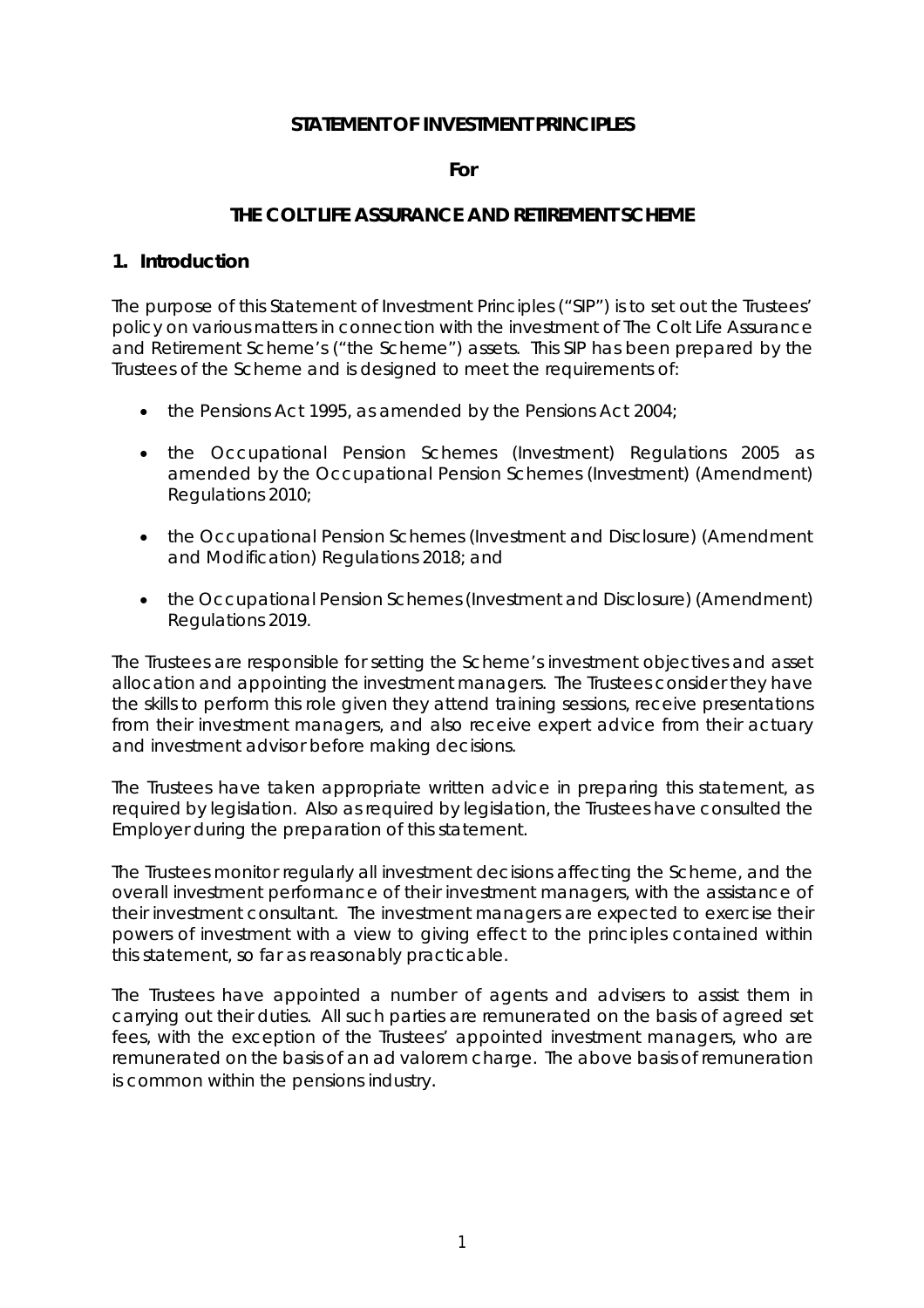### **Investment Objectives**

The Trustees' ultimate objective is to invest assets of the Scheme to meet member's benefits as and when they fall due.

To achieve this, the investment objectives are:-

- i) to restore, and then maintain, the funding level of the Scheme at the lowest possible risk to the Scheme
- ii) that there should be no direct investment
- iii) that the investment structure should be maintained on a basis that retains flexibility in adjusting the future investment strategy, as and when necessary
- iv) to take account of the long-term risks, including those relating to nonfinancial factors, when making investment decisions

To assist with these objectives, the Trustees have obtained exposure to investments that they expect will meet the Scheme's objectives as closely as possible.

### **2. Investment Strategy**

The agreed investment policies have the aim of achieving a positive long term real return on the Scheme's assets. No specific projected return is targeted for individual asset classes, although in relative terms, over the long run it is expected that equities will outperform bonds and bonds will outperform cash.

Investment policies will be agreed with consideration to providing sufficient returns to cover the liabilities of the Scheme as they fall due, and of the need to avoid undue volatility of funding levels. The investment policies of the selected managers are, and will be, suitably diversified to spread the risks of investing in any one investment market, currency or asset. This is monitored by the Trustees through their regular review of fund performance and through advice from their investment consultant and actuary.

The investment managers have discretion to buy, hold or sell investments purely on their financial merits as suitable investments for the Scheme.

The Trustees may realise investments from their portfolios in order to make payments of benefits and costs under the scheme. The selection of investments to be so realised is at the discretion of the investment managers. The investment managers also have discretion to realise investments within the portfolios for the purpose of making new investments.

The current arrangements entered into by the Trustees are set out in Appendix A to this Statement.

These arrangements will be reviewed by the Trustees at least every three years or if there is a significant change in any of the areas covered by the statement. The Trustees will consult with the Employer before amending the investment strategy.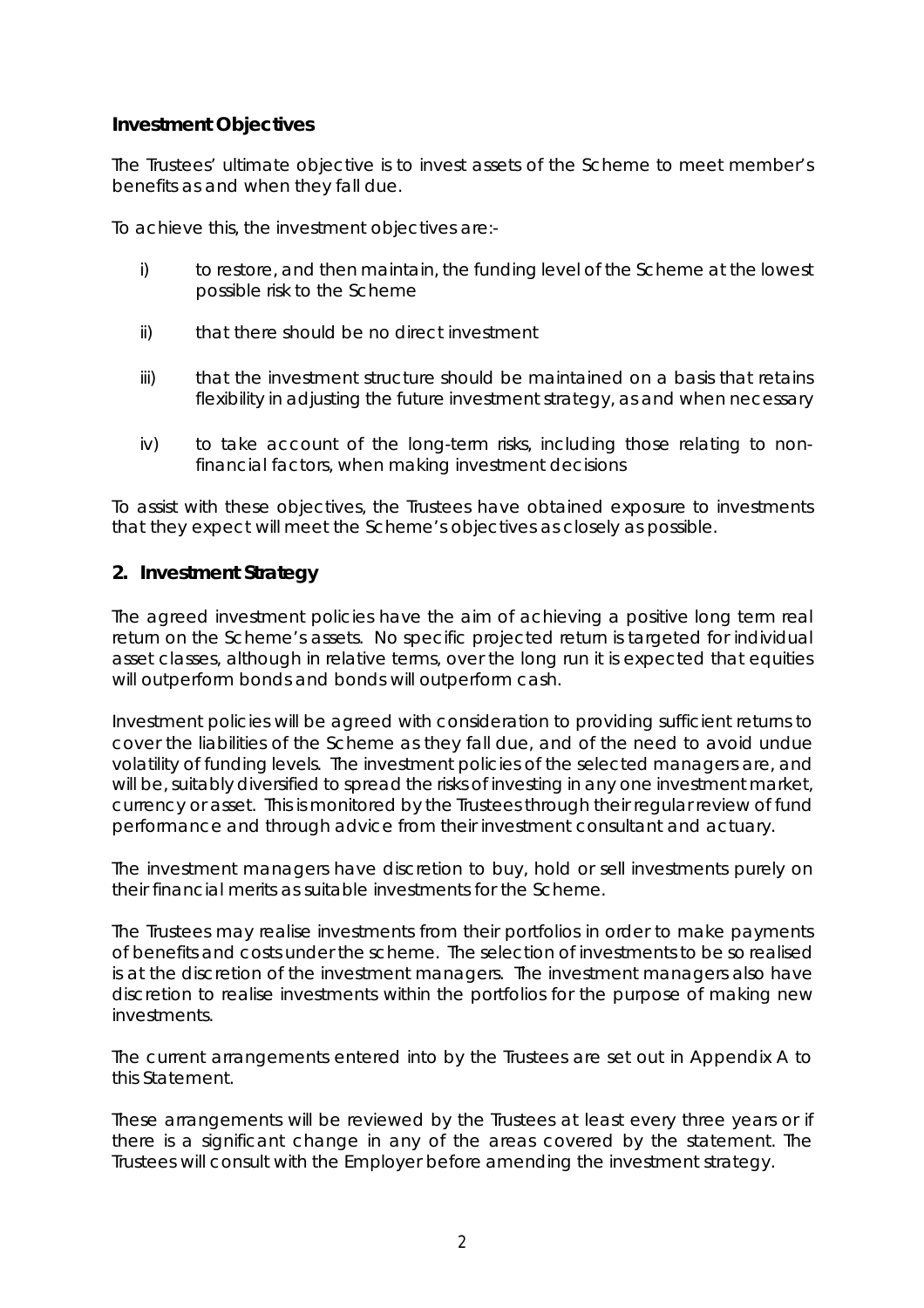### **3. Investment Arrangements**

The Trustees set the overall investment target and then monitor the performance of their managers against that target.

The Trustees have delegated their discretion to make decisions about the selection of specific investments to their investment managers who have confirmed that they will exercise their discretion in accordance with the Pensions Act 1995. The Trustees do not currently make any decisions about specific investments themselves and do not make any direct investments.

The investment managers have discretion over the timing of realisation of investments of the Scheme and in considerations relating to the liquidity of investments. The Trustees decide on the amount of cash required for benefit payments and other outgoings and inform the investment managers of any liquidity requirements.

The Trustees closed the AVC Scheme to new members with effect from April 2006 and to all additional contributions from April 2013. Those that have contributed are permitted to continue within the AVC Scheme and their cumulative funds are invested either within the Scheme as a fixed interest security or with The Equitable Life Assurance Society or the Clerical Medical Investment Group.

### **4. Investment Risk**

The Trustees invest in assets that are expected to achieve the Scheme's Investment Objectives.

The Trustees consider the risks for the Scheme with regard to its investment policy and Scheme liabilities. Before deciding to take some investment risk relative to the liabilities, the Trustees receive advice from the investment consultant and scheme actuary.

The Scheme invests in a broad range of asset classes including:

- Equities
- Bonds
- Cash
- Property

Through pooled funds and diversified asset funds.

The Scheme also invests in a range of Liability Driven Investment (LDI) funds. These funds allow the Scheme to gain leveraged exposure to interest rates and inflation in order to better match the exposure of the Scheme's liabilities to these risks.

The Trustees have considered the following risks with regard to their investment policy and the Scheme's liabilities, and considered ways of managing/monitoring these risks:

- Interest rate risk
- $-$  Inflation risk
- Credit risk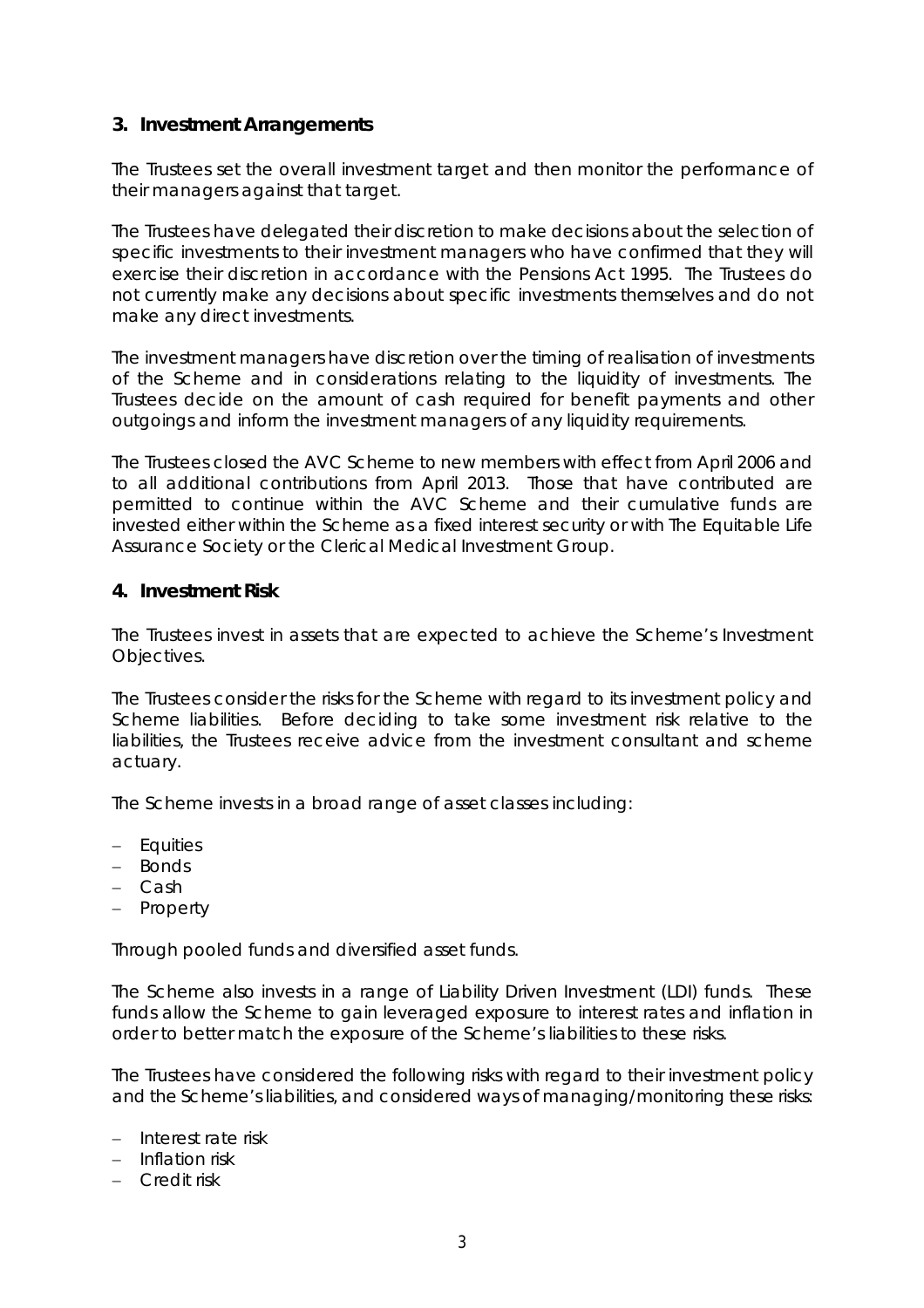- Currency risk
- Volatility risk
- $-$  Liquidity risk
- Concentration risk
- Covenant risk
- Governance risk
- FSG/Climate risk

In this context, governance risk relates to the fact that each investment manager is expected to undertake good stewardship and positive engagement in relation to the assets held. The Trustees monitor these and will report on the managers' practices in their annual Implementation Statement.

ESG/Climate risk relates to the fact that the Trustees have considered long-term financial risks to the Scheme and deem ESG factors, as well as climate risk, to be potentially financially material and. The Trustees will continue to develop their policy to consider these, alongside other factors, when selecting or reviewing the Scheme's investments in order to avoid unexpected losses.

### **5. Policy on ESG Considerations, Stewardship and Non-Financial Matters**

#### *Policy on ESG considerations*

The Trustees' have set policies in relation to these matters. These policies are set out in Appendix B for ease of disclosure.

### *Policy on stewardship*

The Trustees' have set policies in relation to these matters. These policies are set out in Appendix B for ease of disclosure.

### *Policy for taking into account non-financial matters*

The Trustees do not consider any non-financial matters when constructing the investment strategy and/or when selecting or reviewing fund managers. The Trustees do not expect their managers to consider any non-financial factors in the selection, retention and realisation of underlying holdings in the pooled funds.

### **6. Policy on arrangements with asset managers**

### *Aligning the investment strategy and decisions of the asset manager with the Trustees' investment policies*

When choosing an investment manager, the Trustees select the manager that most closely aligns with their own investment strategy and policies, including their policy on ESG and climate risk.

The Trustees recognise that when investing in pooled funds there is limited scope to influence the investment managers' strategy and decisions but has resolved to: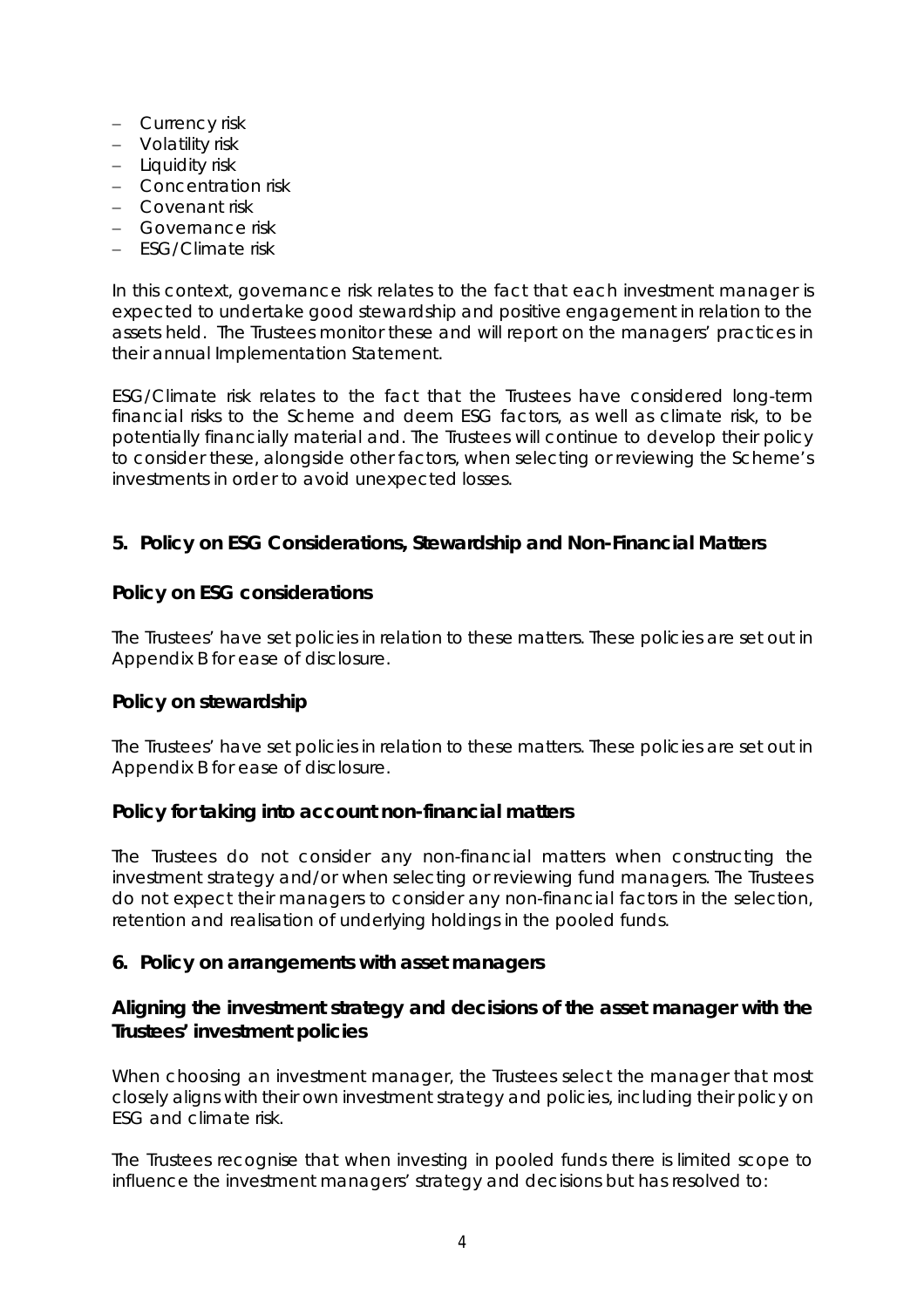- Monitor the performance of the Funds relative to the stated investment objectives and philosophy, on which basis the manager has been appointed, to ensure the investment strategy and decisions continue to be in line with the Trustees' expectations.
- In the event that the investment manager ceases to invest in line with the Trustees' policies and expectations, including the management of ESG and climate related risks, their appointment will be reviewed.

### *Incentivising investment managers to make decisions based on assessments about medium to long-term financial and non-financial performance of an issuer of debt or equity and to engage with issuers of debt or equity in order to improve their performance in the medium to long-term*

In making investment decisions, the Trustees expect the Scheme's active investment managers to assess the long-term financial and non-financial prospects of any investment. The Trustees believe that non-financial factors – such as ESG risk, climate risk and the engagement of investment managers with the companies in which they invest – may have a long-term impact on returns and therefore investment managers should take these into consideration when making decisions.

In order to encourage this, the Trustees have notified the manager of the following:

- The Trustees believe the use of rolling timeframes, typically around 3 years, is consistent with ensuring the investment manager makes decisions based on an appropriate time horizon and will therefore focus on the performance of the investment managers over this timeframe. In particular, in the case of assets that are actively managed, the Trustees expect this to be sufficient to ensure an appropriate alignment of interests.
- The Trustees do not expect ESG considerations to be disregarded by the investment manager in an effort to achieve any short term targets.
- The Trustees expect investment managers to be voting and engaging on behalf of the Scheme's holdings and the Trustees monitor this activity within the Implementation Statement in the Scheme's Annual Report and Accounts.

### *How the method (and time horizon) of the evaluation of the investment manager's performance and the remuneration for investment management services are in line with the Trustees' policies*

### Evaluation of investment managers' performance

From time to time the Trustees review the investment managers' performance on a net of fees basis. This is considered over periods of at least 3 years, which is consistent with the Trustees' wider investment policies. This review reflects not only fund returns, but also whether the investment managers continue to invest in line with the Trustees' expectations in terms of their investment approach, philosophy and process. This includes the investment managers' approaches to ESG and climate risk.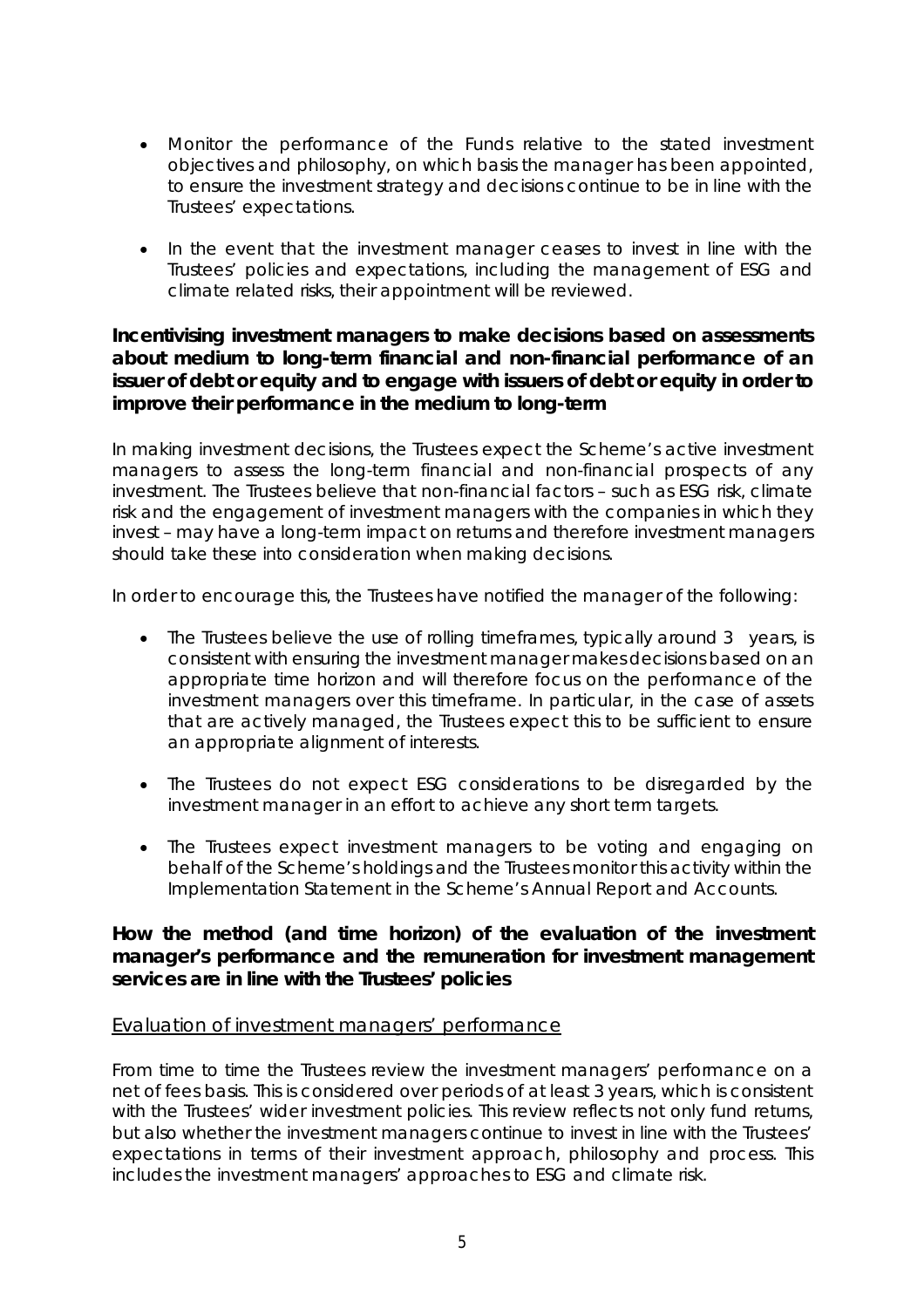#### Remuneration of asset managers

The Scheme invests exclusively in pooled funds. In all cases, the investment manager's remuneration is linked to the value of the assets they manage on behalf of the Scheme. Therefore, as the asset grow in value, due to successful investment by the investment manager, the manager receives more in fees and as values fall they receive less. The Trustees believe that this fee structure incentivises the manager to invest in a way that benefits the Scheme; in particular, it enables the investment manager to focus on long-term performance.

The Trustees ask the Scheme's Investment Consultant to assess whether the investment management fee is in line with the market when the manager is selected, and the appropriateness of the annual management charges are considered from time to time.

### *How the Trustees monitor portfolio turnover costs incurred by the investment manager, and how they define and monitor targeted portfolio turnover or turnover range*

The Trustees acknowledge that portfolio turnover costs can impact on the performance of their investments. However, equally the Trustees believe that active managers can add value through turnover of investments.

When underperformance is identified, the level of turnover may be investigated with the investment manager concerned if it is felt this may have been a significant contributor to the underperformance. In these cases, the Trustees define the target turnover with respect to the market conditions and peer group practices.

### *The duration of the arrangement with the investment manager*

All of the Scheme's investments, excluding the private equity holdings, are in openended pooled funds and as such there are no pre-agreed timeframes for investment. However, the Trustees' approach to investing means that investments are expected to be held over a period of 3 years or more.

The suitability of the Scheme's asset allocation and its ongoing alignment with the Trustees' investment aims, beliefs and constraints is assessed periodically as appropriate. As part of this review, the ongoing appropriateness of the investment managers, and the specific funds used, is assessed.

### **7. Review of the SIP**

The Trustees will keep this Statement under review (at least every three years or if there is a significant change in any of the areas covered by the statement) to ensure that these principles remain appropriate to the Scheme, and to ensure that the reviews mentioned in the statement are carried out.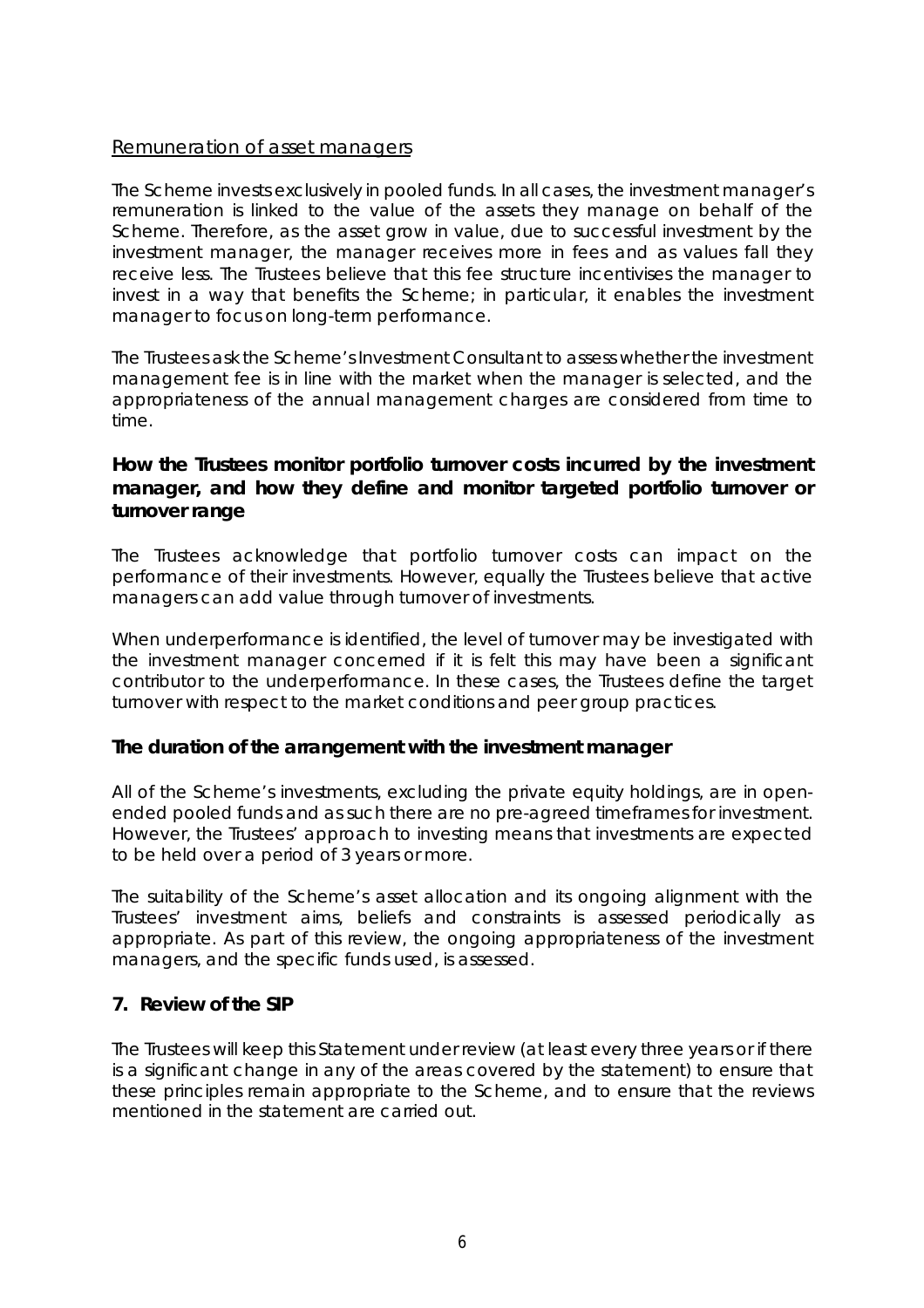### **8. Agreement**

This statement was agreed by the Trustees and replaces any previous statements. Copies of this statement and any subsequent amendments will be made published on a publicly accessible website and thereby be available to the Employer, the investment managers, the Scheme Auditor and Scheme members.

*G H French September 2020*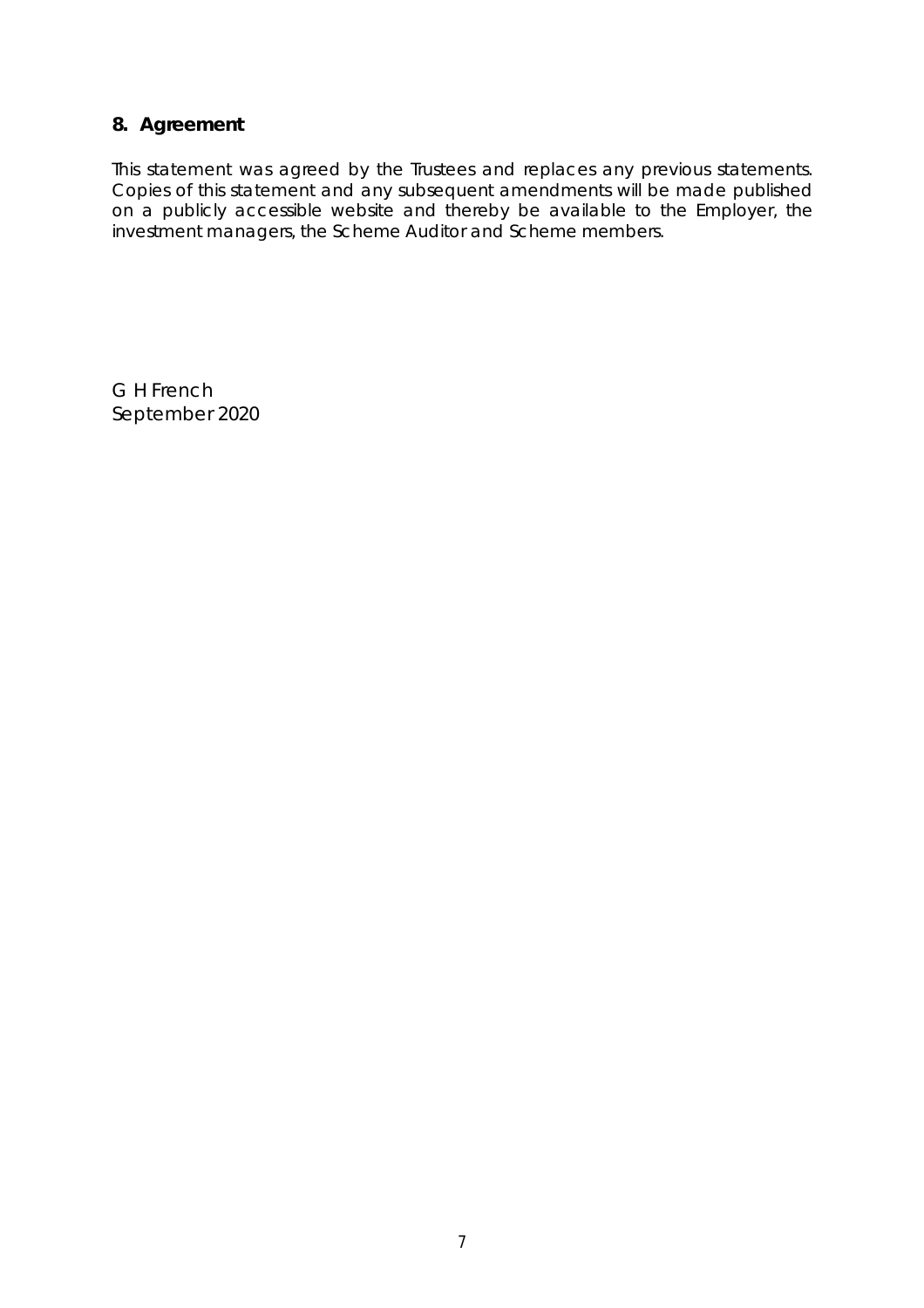# **Appendix A - Overall Asset Allocation**

The Trustees have set a target to hedge 85% of the liabilities' exposure to interest rates and inflation (measured on the Scheme Funding basis). As a result, the split between the LDI Portfolio and the remainder of the Scheme's assets is not fixed and is driven by the level of assets required to achieve the target level of hedging. As at 30 September 2019 approximately 22% of the Scheme's assets were invested in the LDI Portfolio (which includes the LIBOR Plus Fund and Liquidity Plus Fund).

The current target strategic asset allocation for the Scheme excluding the LDI investments is shown below. The Trustees recognise that the actual asset allocation of investments in different asset classes will vary over time as a result of market movements. The Trustees seek to maintain a balance between maintaining the asset allocation in line with its benchmark and limiting the costs of rebalance.

| Allocation (%) | Asset                        | <b>Investment Manager</b> |
|----------------|------------------------------|---------------------------|
| 12.5%          | Corporate Bonds              | Insight                   |
| 19.5%          | Liquid credit                | Insight                   |
| 19.0%          | Diversified Growth Fund      | Threadneedle              |
| 19.0%          | Diversified Growth Fund      | Invesco                   |
| 12.5%          | Equities - Fundamental Index | <b>BlackRock</b>          |
| 6.5%           | Equities - Passive           | <b>BlackRock</b>          |
| 6.0%           | Secondary Property           | Threadneedle              |
| $2.5%$ *       | Private Equity               | <b>BlackRock</b>          |
| $2.5%$ *       | Private Equity               | <b>Schroders</b>          |

The Scheme may also hold cash investments to help manage liquidity requirements.

\* Note on Private Equity

The Scheme's Private Equity holdings are in distribution stages and there is expected to be a gradual reduction in the allocation to these assets over time.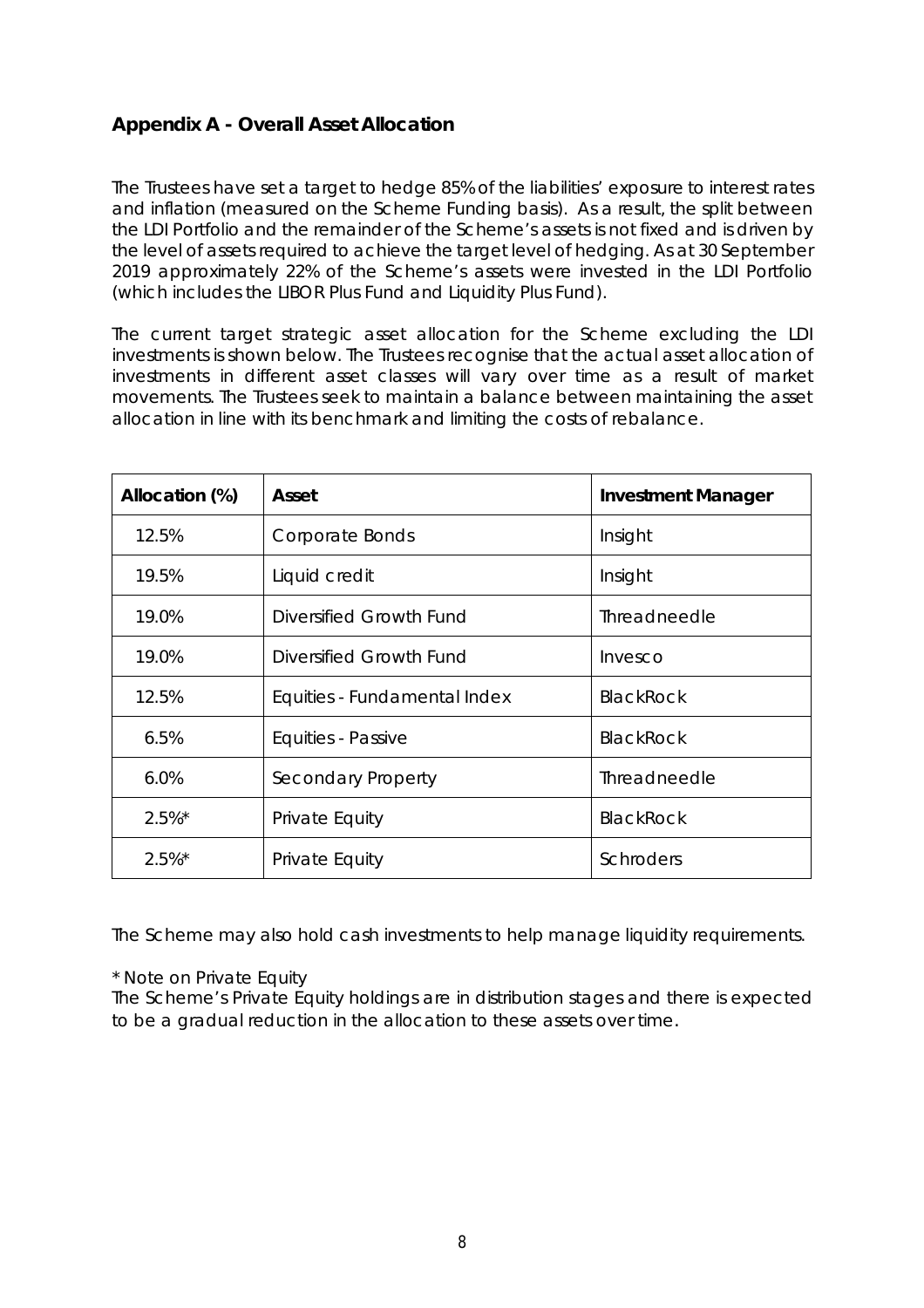# **Appendix B - The Scheme's Policies on Environmental, Social and Governance ("ESG") Considerations, Stewardship and Investment Manager Arrangements**

# **1. Policy on ESG considerations**

The Trustees have considered long-term financial risks to the Scheme and believe that environmental, social and governance factors (including but not limited to climate change) are potentially financially material and will continue to develop their policy to consider these, alongside other factors, when selecting or reviewing the Scheme's investments.

Given the maturity profile of the Scheme and the objective to fund future member benefits from the Scheme's assets as they fall due, the Trustees have a potentially long-term time horizon over which it takes into account the financial materiality of ESG factors (including climate change).

The Trustees consider ESG factors more pertinent for some areas of investment rather than others. For example, the Trustees believe there is less scope for ESG issues to have a major impact within the Scheme's Liability Driven Investments than within the Scheme's equity portfolio.

The Trustees have elected to invest the Scheme's assets through pooled funds. The choice of underlying funds is made by the Trustees after taking advice from their investment consultant. The Trustees, and the managers of the underlying funds, take ESG factors (including climate change risks) into account in their decisions in relation to the selection, retention and realisation of investments.

The Trustees take those factors into account in the selection, retention and realisation of investments as follows:

- Selection of investments: Assess the investment managers' ESG integration credentials and capabilities, including stewardship, as a routine part of requests for information/proposals as well as through other regular reporting channels.
- Retention of investments: Develop a monitoring process in order to monitor ESG considerations on an ongoing basis by seeking information on the responsible investing policies and practices of the investment managers.
- Realisation of investments: The Trustees will request information from investment managers about how ESG considerations are taken into account in decisions to realise investments.

When reviewing existing investments and selecting new investments, an investment manager's abilities in relation to ESG and climate risk considerations will not take precedence over other factors, including (but not limited to) historical performance or fees.

From time to time, the Trustees may ask the Scheme's investment managers to attend meetings and provide updates on the funds, which the Trustees expect to include an update on ESG and climate risk considerations. The Trustees recognise that they will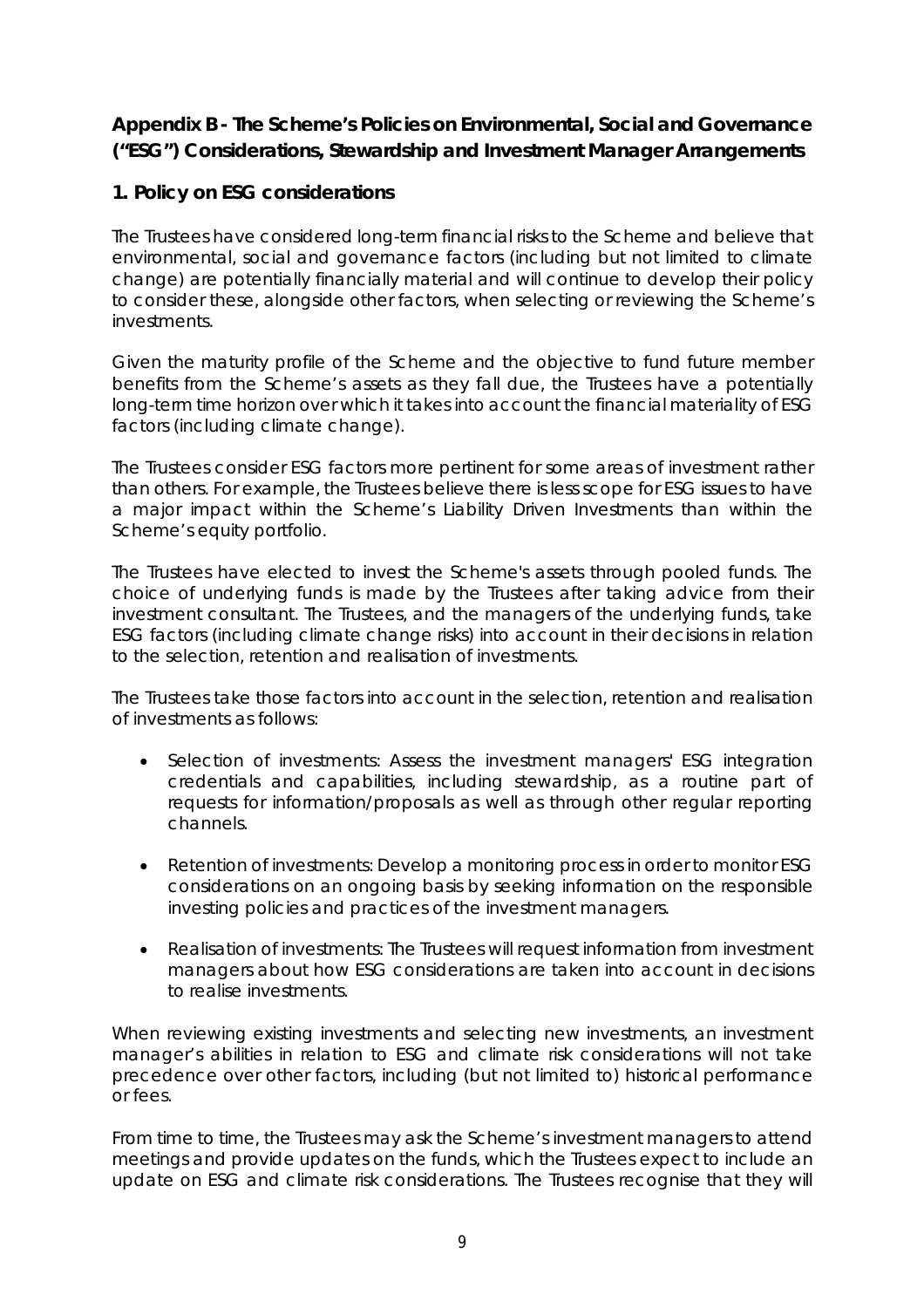be reliant on the information presented by the investment managers and their investment advisors regarding the extent to which an investment manager allows for ESG and climate risk in making their investment decisions.

The Trustees will engage with investment managers regarding issues believed to have a material impact (both positive and negative) on future returns. Where investments are held in pooled funds, social, environmental and governance considerations are set by each of the investment managers. The Scheme's managers are signatories to the UN Principles of Responsible Investment (UN PRI).

In order to establish and maintain an investment portfolio that incorporates ESG, the Trustees will:

- 1. Receive, where considered necessary, training to understand the key issues around ESG factors and latest developments;
- 2. Assess, as part of their process for reviewing managers, the managers' approaches to ESG issues within each mandate; and
- 3. Consider a manager's approach to ESG as part of any new manager selection exercises.